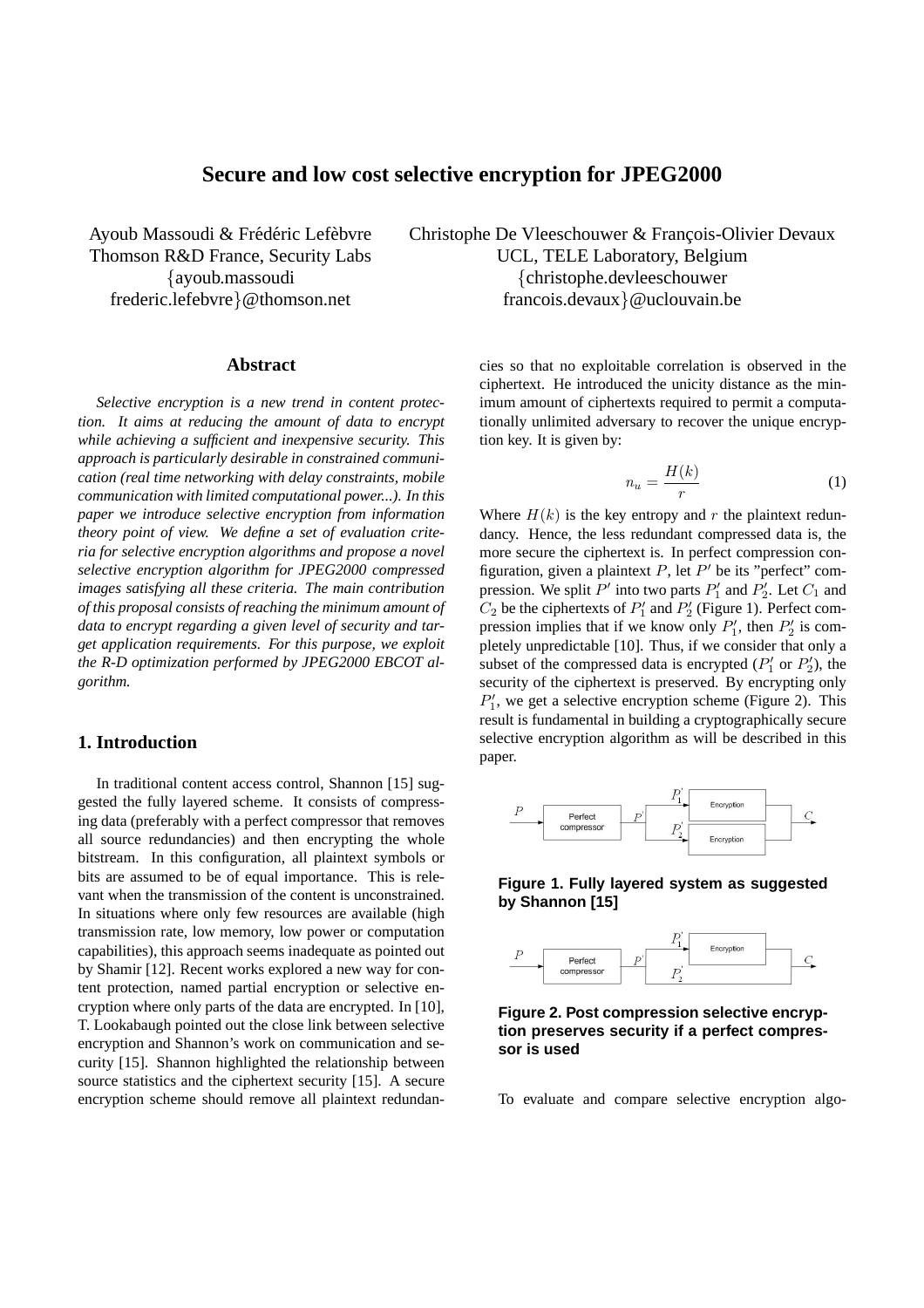rithms, we propose a set of evaluation criteria.

## 1.1. Evaluation criteria

The following list contains evaluation criteria often encountered in the literature, as well as new criteria proposed in this work:

- **Configurability (C)** Regarding a target application, configurability allows to dynamically fine tune the encryption algorithms with different encryption parameters.
- **Visual degradation (VD)** Measures the perceptual distortion (preferably configurable) of the cipher image with respect to the plain image. The PSNR is widely used as a metric for this criterion.
- **Cryptographic security (CS)** Many papers on selective encryption evaluate security based only on visual degradation. However, in [17], high visual degradation is achievable while important security leakages were pointed out in [8]. In section 2.1, we define cryptographic security.
- **Encryption ratio (ER)** This criterion measures the ratio between the size of the encrypted part and the whole data size. It is one of the main expected features of selective encryption. It is required to be as small as possible.
- **Compression friendliness (CF)** A selective encryption algorithm is considered compression friendly if it has no or very little impact on compression efficiency.
- **Format compliance (FC)** Any standard decoder should be able to decode the encrypted bitstream without decryption. Format compliance allows preserving some features of the compression algorithm (for example scalability).
- **Error tolerance (ET)** This criterion is not often considered in the literature. The challenge is to design a secure selective encryption algorithm with limited error propagation in case of transmission errors.

## 1.2. Related work

We can classify selective encryption algorithms in three categories: before compression (Pre), during (In) or after (Post). Figure 3 lists selective encryption algorithms regarding each criterion described above. The challenge is to trade-off all the aforementioned criteria. Most of the pre-compression algorithms are format compliant [20, 17]. [20] Proposes selective bit scrambling and blocks shuffling at lower resolutions of the DWT pyramid. The algorithm does not allow configurability since only full confidentiality with high visual degradation is achievable. In addition, this approach requires high encryption ratio of about 20%. In-compression approaches adversely impact compression performance [18, 9, 4], this is basically due to modification of the encoder. [4] Proposes a JPEG2000 lightweight encryption based on secret randomized anisotropic wavelet bases. Large key space is achievable yielding high security level. However, the proposed method is only applicable to transparent encryption with low resolution preview. Compression performance is adversely impacted and the full bitstream is not format compliant. Finally, most postcompression schemes are compression friendly [2, 13, 3]. However, none of the proposed methods offer configurable algorithm with tunable visual degradation. [13] selectively encrypts packet data of JPEG2000 codestream. At least the first 20% of the data is encrypted to achieve full confidentiality, this proposal is applicable only to resolution progression and offers no configurability. In [3], the authors suggest to encrypt packet headers in addition to packet data. They argue that packet headers transport discriminant information that can be considered as a fingerprint. This proposal is relevant for full confidentiality where all JPEG2000 packets are encrypted. In a selective encryption scheme, unencrypted part can be considered as a fingerprint. Therefore, encrypting packet headers would increase encryption ratio without significant improvement on security. In order to achieve JPEG2000 format compliance, [16] performs iterative CCP (Codeblock Contribution to Packet) encryption. The number of iterations increases exponentially with CCP length and iterative approach may give a hint to perform side channel attacks.

An important effort has been also made in Part 8 of JPEG2000, namely JPSEC or secure JPEG2000 [7] to provide a standardized framework to implement security tools and services such as selective encryption, authentication, integrity... Our proposal could be implemented in JPSEC framework.

| Domain | Ref           |                | $c$   $v$ <sub>D</sub> $ cs $ |           | ER            | CF        | $ \mathrm{FC} \mathrm{ET} $ |            |
|--------|---------------|----------------|-------------------------------|-----------|---------------|-----------|-----------------------------|------------|
| Pre    | $[20]$        |                | н                             |           | $\approx$ 20% | ≈5%       | $^{+}$                      | $\hbox{ }$ |
|        | [17]          |                | v                             |           | v             | $\,^+$    | $\,^+$                      |            |
| In     | [18]          |                | н                             | $\ddot{}$ | $\approx$ 15% |           | $\ddot{}$                   |            |
|        | 191           | $\overline{+}$ | v                             |           | v             |           | $\pmb{+}$                   |            |
|        | [6]           |                | н                             |           | 2             | $\ddot{}$ | $\ddot{}$                   |            |
|        | [4]           |                | L                             | $\ddot{}$ | L             |           |                             |            |
| Post   | [2]           |                | н                             |           | L             | $\,^+$    |                             |            |
|        | [19]          |                | н                             | $^{+}$    | L             |           |                             |            |
|        | [13]          |                | н                             |           | 20%           | $\,^+$    |                             |            |
|        | [16]          |                | 2                             |           | 2             |           | $\pmb{+}$                   | $\ddot{}$  |
|        | [3]           |                | н                             |           | 2             | $^{+}$    | $\ddot{}$                   |            |
|        | Оur<br>method | +              | v                             |           | minimized <5% |           | $\ddot{}$                   | $\pmb{+}$  |

**Figure 3. State of the art selective encryption algorithms.**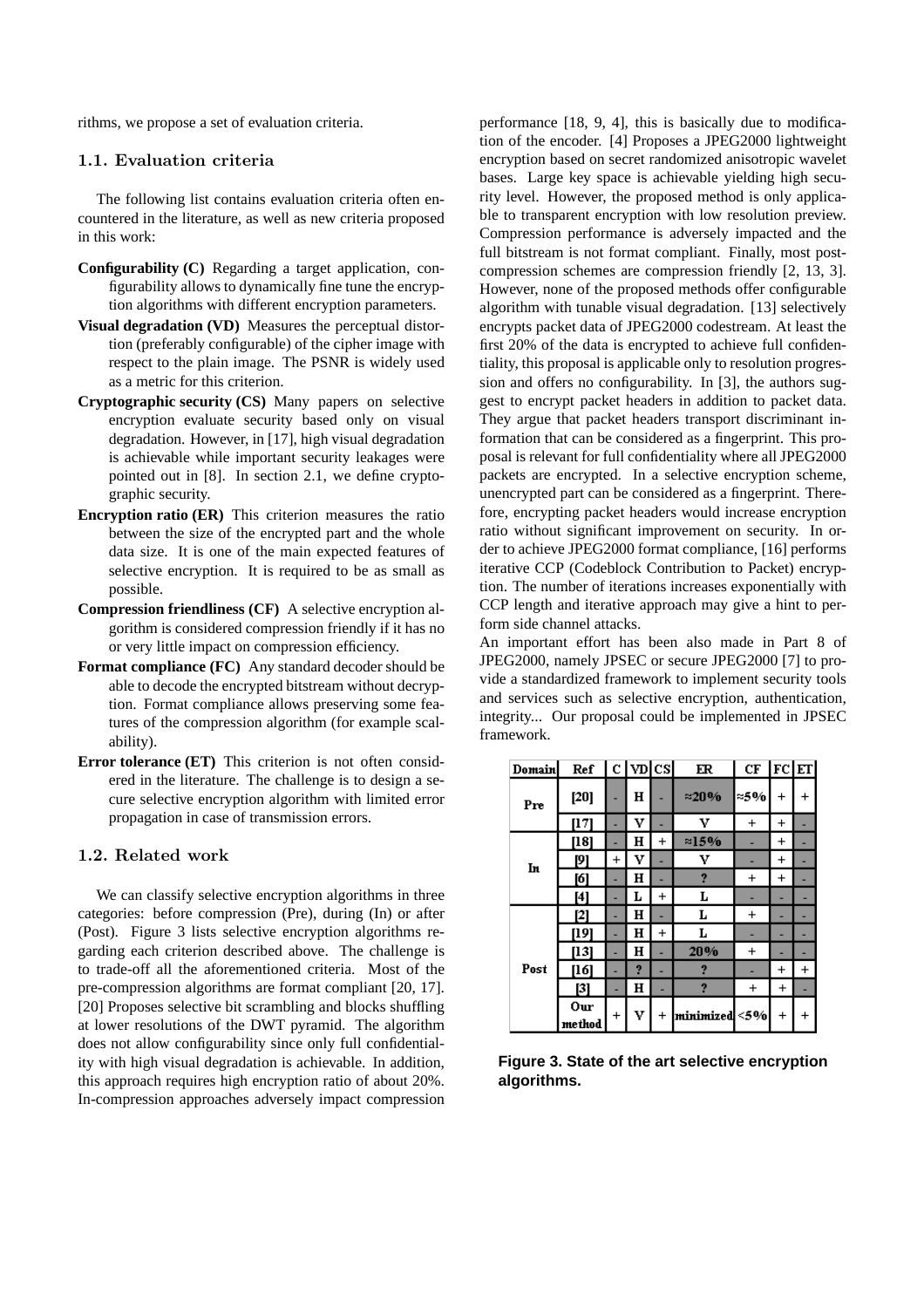None of the previously proposed schemes tackle all the criteria described above. In section 2 we propose a novel scheme offering a trade-off between these criteria (table 3). In section 3, we present experimental results and comparisons regarding evaluation criteria. We conclude in section 4.

# **2. Our selective encryption algorithm**







**Figure 5. JPEG2000 packet structure. By encrypting contribution of code-block** CB<sup>i</sup> **at a given layer (**j**), all its contributions to less significant layers become undecodable.**

A JPEG2000 codestream is composed of packets; each packet contains the data from a given Resolution (R), Quality Layer (L), Spatial region called precinct (P) and Component (C). Each packet contains a packet header followed by the packet data (figure 5). Packet data contains the the codeblock contributions (CCPs) of each packet (figure 5). Depending on the target application, a subset of these packets is encrypted (figure 4). We define the following encryption parameters:

- $R_e$ : List of resolutions to be encrypted. Low resolution subbands concentrate signal energy. High resolution subbands represent details. If high visual degradation is required with no preview, it is recommended to encrypt only low resolution subbands. If low visual degradation is required with a "thumbnail" preview, it is recommended to encrypt only highest resolution subbands.
- $L_e$ : List of layers to be encrypted. If a low quality preview is required, we need to encrypt least significant layers. If high visual distortion is required, most significant layers need to be encrypted.
- $C_e$ : List of components to be encrypted.
- $P_e$ : List of precincts to be encrypted. If a particular region of the image needs to be encrypted, then all packets from precincts that cover the corresponding area should be encrypted.

Each packet in the set  $S_e = R_e \times L_e \times C_e \times P_e$  is selectively encrypted. Each packet is composed of independent codeblock contributions. Only the minimum amount of bytes in each code-block contribution of each packet from  $S_e$  is encrypted. Since CCPs have different lengths, additional data is required. It is included within the bitstream (for example in the COM marker segment of JPEG2000 codestream or the SEC marker segment of a JPSEC main header) to indicate encrypted packets  $S_e$  and CCPs lengths.

The next subsections detail how we have computed the minimal number of bits to encrypt in each code-block contribution (section 2.1), how to select code-blocks to encrypt in order to minimize encryption ratio (2.2) and finally the encryption algorithm (2.3).

# 2.1. Cryprographic security

Very few papers have proposed a serious evaluation of the security of selective encryption algorithms. In most cases, visual distortion (measured using the PSNR) is used as the exclusive criterion for such purpose. However, visual degradation remains a subjective measure. In addition, it has been shown that some selective encryption algorithms that yield important visual distortion may have important security leakages [17, 8]. Cryptographic security should rely on:

• The encryption key (of a well scrutinized encryption algorithm).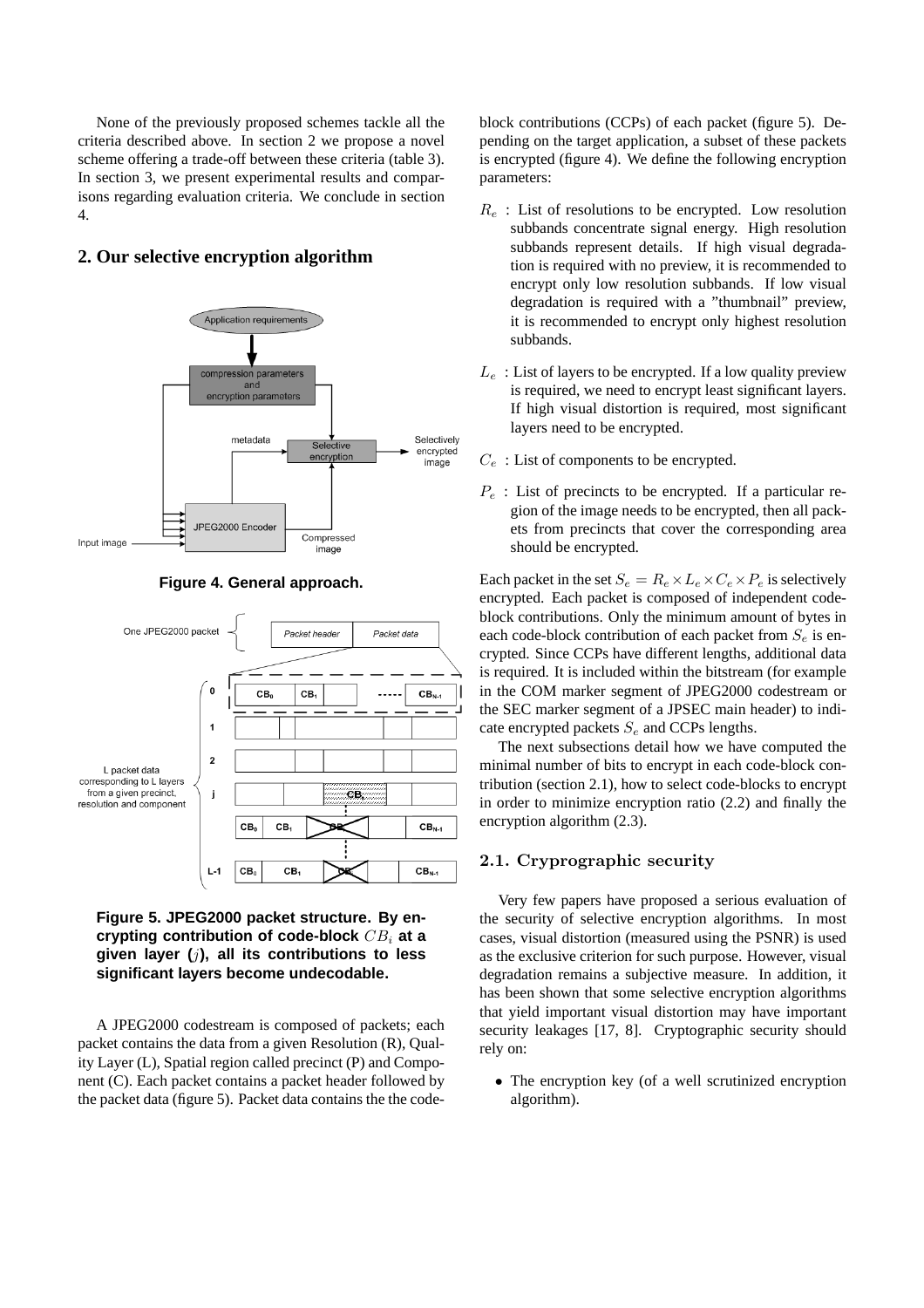• Unpredictability of the encrypted part.

In this work, we use AES-128 as a well-scrutinized encryption algorithm. The only "successful" attacks against AES have been side channel attacks [14]. These attacks should be blamed on the implementation leakages and not to the architecture of AES block cipher. Very few works have been reported on the unpredictability of the encrypted part. In [11], guesswork is used as a measure to evaluate the confidentiality of selectively encrypted messages. It estimates the expected number of guesses an attacker should try before finding the right secret. We investigate the implications of these results on selective encryption of JPEG2000 compressed images. To a certain extent, the JPEG2000 arithmetic coder can be considered as a "perfect compressor". Hence, we can consider that the outputs of this coder are uniformly distributed. Codeblocks are the fundamental coding units in JPEG2000 and since each code-block is encoded independently, we base our approach on codeblocks statistics. We empirically verified that all bytes values in code-block contributions are equally probable (  $p_0 = \frac{1}{256} \approx 0.0039$ ) as illustrated in figure 6.



**Figure 6. Bytes values of code-blocks contributions are uniformly distributed.**

This observation is a necessary condition for uniform distribution assumption. We consider a message M(representing one code-block contribution) composed of n bytes. We arbitrarily choose  $n_e$  bytess that will be encrypted ( $n_e \leq n$ ), the encrypted part is represented with message  $X$  (figure 7). The remainder of the message is left unencrypted. The encryption ratio is given by:

$$
ER = \frac{n_e}{n} \tag{2}
$$

We evaluate the difficulty for an attacker to predict  $(X)$ in a brute force attack and try to find conditions that make



**Figure 7. Selective encryption of a message, only grey units are encrypted**

brute force attack on the key space easier than optimal brute force attack on the plaintext space. This condition is fundamental. Indeed, if brute force attack on the plaintext is easier, then the cipher and encryption key can be bypassed. The attacker would then prefer to concentrate his effort on guessing the right plaintext. We assume that the attacker knows the length and the location of the encrypted part and is able to recognize when a right guess occurs. For this purpose we use guesswork:

$$
W(X) = \sum_{i=1}^{|L|} i \cdot p_i \tag{3}
$$

Where  $L = \{X_1, X_2, ..., X_{|L|}\}\$ is the language space of X and  $p_i = Pr(X = X_i)$ . For uniformly distributed symbols, we obtain identically distributed elements in language space which yields:

$$
p_i = \frac{1}{|L|} = \frac{1}{|\Sigma|^{n_e}}
$$
 (4)

Where  $\Sigma$  is the alphabet of language L. We get guesswork:

$$
W(X) = \frac{1}{|\Sigma|^{n_e}} \cdot \sum_{i=1}^{|\Sigma|^{n_e}} i = \frac{1 + |\Sigma|^{n_e}}{2}
$$
 (5)

Now, if we consider the guesswork on encryption key (of  $k$ ) bits), we get:

$$
W(K) = \sum_{i=1}^{2^k} \frac{i}{2^k} = \frac{1+2^k}{2}
$$
 (6)

From equations 5 and 6, we can conclude that brute force attack on the message space is harder than key guessing if  $W(X) \geq W(K)$ . In other terms:

$$
n_e \ge \frac{k}{log_2(|\Sigma|)}\tag{7}
$$

In the case of JPEG2000 selective encryption using the AES-128 algorithm, we have  $(k = 128, |\Sigma| = 256)$ . This yields a minimum number of bytes to encrypt per codeblock contribution:

$$
n_e \ge 16\tag{8}
$$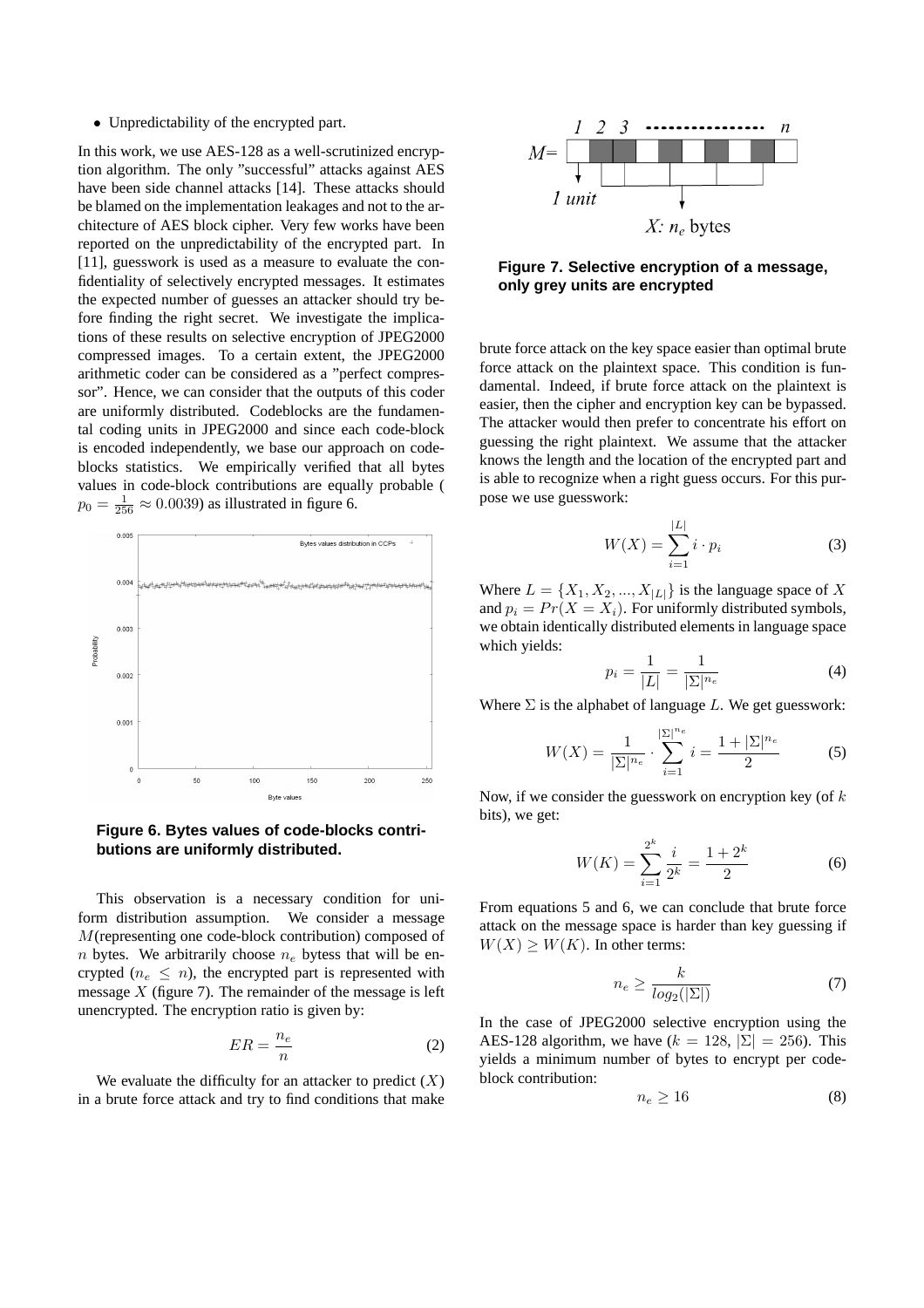#### 2.2. Encryption ratio

In the previous section, we have shown that cryptographic security requires encrypting only 16 bytes in each code-block contribution from  $S_e$ . In this sub-section, we exploit the R-D optimization performed by the EBCOT algorithm in order to select code-block contributions to encrypt. Let us consider an image compressed with  $R$  resolutions (resolution 0 is the smallest (LL subband)),  $L$  layers (layer 0 is the Most Significant),  $P$  precincts and  $C$  components. From a selective encryption standpoint, if the contribution of code-block  $CB_i$  at layer j from a given precinct, resolution and component is encrypted, all its contributions to layer j and subsequent layers  $(j + 1...L - 1)$  are no more correctly decodable (figure 5). This is equivalent to truncating the contribution of  $CB_i$  at layer  $j - 1$ . The distortion resulting from this encryption is given by:

$$
d(E_{i,j}) = d_{i,j-1} + d'_{i,j} \ge d_{i,j-1}
$$
\n(9)

Where  $d_{i,j-1}$  is the distortion resulting from truncating  $CB_i$  at layer  $j-1$  and  $d'_{i,j}$  is the distortion resulting from incorrect decoding of the contributions of code-block  $CB_i$ to layers  $j...L - 1$ . The context based nature of the arithmetic coder used to encode quality layers make code-block contributions causal from most significant to least significant layers. In selective encryption literature [13, 3], the distortion  $d(E_{i,j})$  is commonly used to measure the security of the algorithm. However, the noisy component  $d'_{i,j}$ can be canceled by enabling error resiliency mechanisms at encoding and decoding. Visual distortion is not relevant for security estimation. The distortion resulting from the decoding public part is:

$$
d_e(E_{i,j}) = d_{i,j-1} \tag{10}
$$

All users have access to the visual quality given by this public part. Thanks to the R-D optimization performed by the EBCOT algorithm, it is not necessary to encrypt more than the contributions of code-blocks to layer  $j$  in order to obtain a distortion greater or equal to that of layer  $j - 1$ . Thus only the most significant layer among  $L_e$  is encrypted. It allows an important encryption ratio reduction.

## 2.3. Encryption algorithm

In Section 2.1, we have shown that for each selected code-block contribution, we only need to encrypt 16 bytes. Then, in section 2.2, we have determined the set of codeblocks to encrypt. In this last sub-section, we use a patternconstrained encryption method in order to output a format compliant encrypted bitstream. The only constraint we need to observe is that codewords within the interval  $[0XFF90, 0XFFFF]$  are forbidden in packet data. A



**Figure 8. Only 16 bytes are encrypted per code-block contribution.**

similar approach was proposed in [5] for full encryption, our approach is adapted for partial to full encryption. To that end, we use a modified AES CTR mode with conditional modular addition as shown in figure 8. For decryption, all additions are replaced by subtraction. The main advantage of this approach is to achieve format compliance without iterating many encryption cycles. This yields important time and memory saving. In addition, iterative approaches may give a hint for attackers to perform side channel attacks such as timing attack.

#### **3. Experimental results and comparisons**

For experiments, we select a set of high definition images (1850  $\times$  2160). We use OpenJPEG library [1] for encoding/decoding and metadata generation. The compression parameters are five layers, five resolutions, three components and six precincts.

### 3.1. Visual degradation

Our approach allows fine tuning visual degradation with respect to application requirements. For illustration, we consider two tunings to meet two different applications. The first tuning focuses on an application called "thumbnail view only". It means that only a small version (low resolution) of the original content (figure 9-a) can be previewed (without key) by all users while the full bit stream is sent to all users. The full content is only viewable by users who have the corresponding key(s). Only the lowest resolution (resolution 0: LL subband) is public, layer 0 is encrypted at resolutions 1, 2, 3 and 4. The distortion is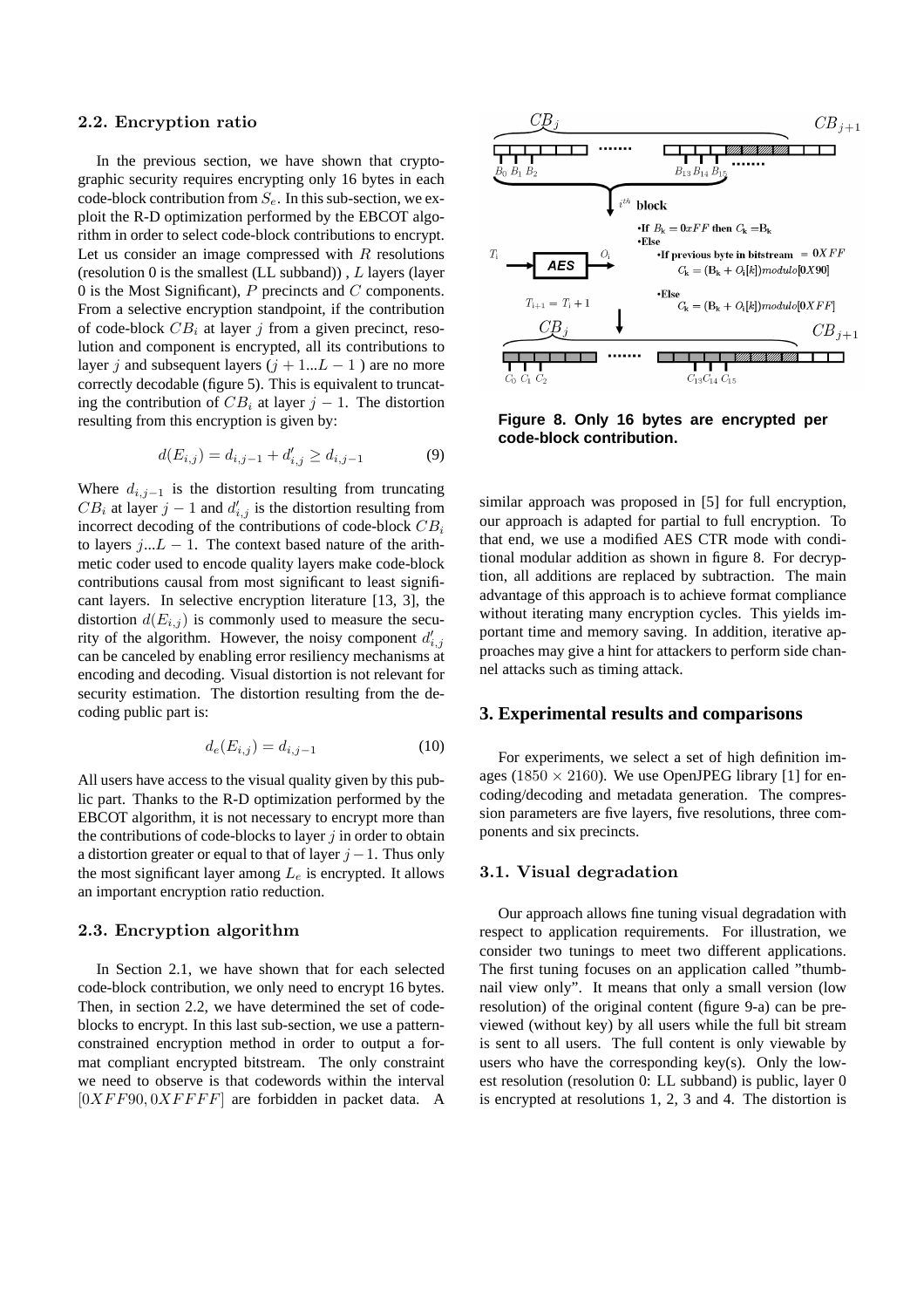11.10dB. Only  $0.44\%$  of data are encrypted. The visual degradation is illustrated in figure 9-b. The next application is called "full protection". Any part of the content is only viewable by users who have the corresponding key(s). This application requires hard visual degradation with no scalability. Only the most significant layer (layer 0) is encrypted at all resolutions. The achieved distortion is  $8.17dB$ . Only 0.47% of data are encrypted. The visual degradation is illustrated in figure 9-c. In figure 10, we show how visual distortion presents rapid drop since the first byte encrypted. Indeed, encrypting one single byte per CCP causes important visual distortion. However, encrypting more bytes per CCP does not bring significant change. This is due to the context based nature of the EBCOT combined with the MQ arithmetic coding of the CCPs. The encryption of a single byte compromises the EBCOT decoding process for the entire CCP. Therefore, encrypting 16 bytes per CCP is sufficient to achieve the desired level of visual distortion while guaranteeing cryptographic security.



**Figure 9. (a): Plain image, (b): Perceptual encryption and (c): Hard encryption.**



**Figure 10. Impact of the number of bytes encrypted per CCP on PSNR.**

#### 3.2. Encryption ratio



**Figure 11. Minimum code-block encryption allows important reduction of encryption ratio.**



**Figure 12. Encryption time.**

In [13], a selective encryption algorithm is proposed for resolution progression JPEG2000 compressed images. At least the first 20% of data is encrypted to achieve a distortion of  $9dB$  for full confidentiality. Our proposal is progression independent. In addition, we reach a better level of confidentiality  $(8.09dB)$  with only 5.43% of encrypted data and guarantee cryptographic security. In figures 11 and 12, we illustrate respectively visual distortion with respect to encryption ratio and encryption time required to achieve a given visual distortion. All quality layers, precincts and components are encrypted. We compute PSNR, encryp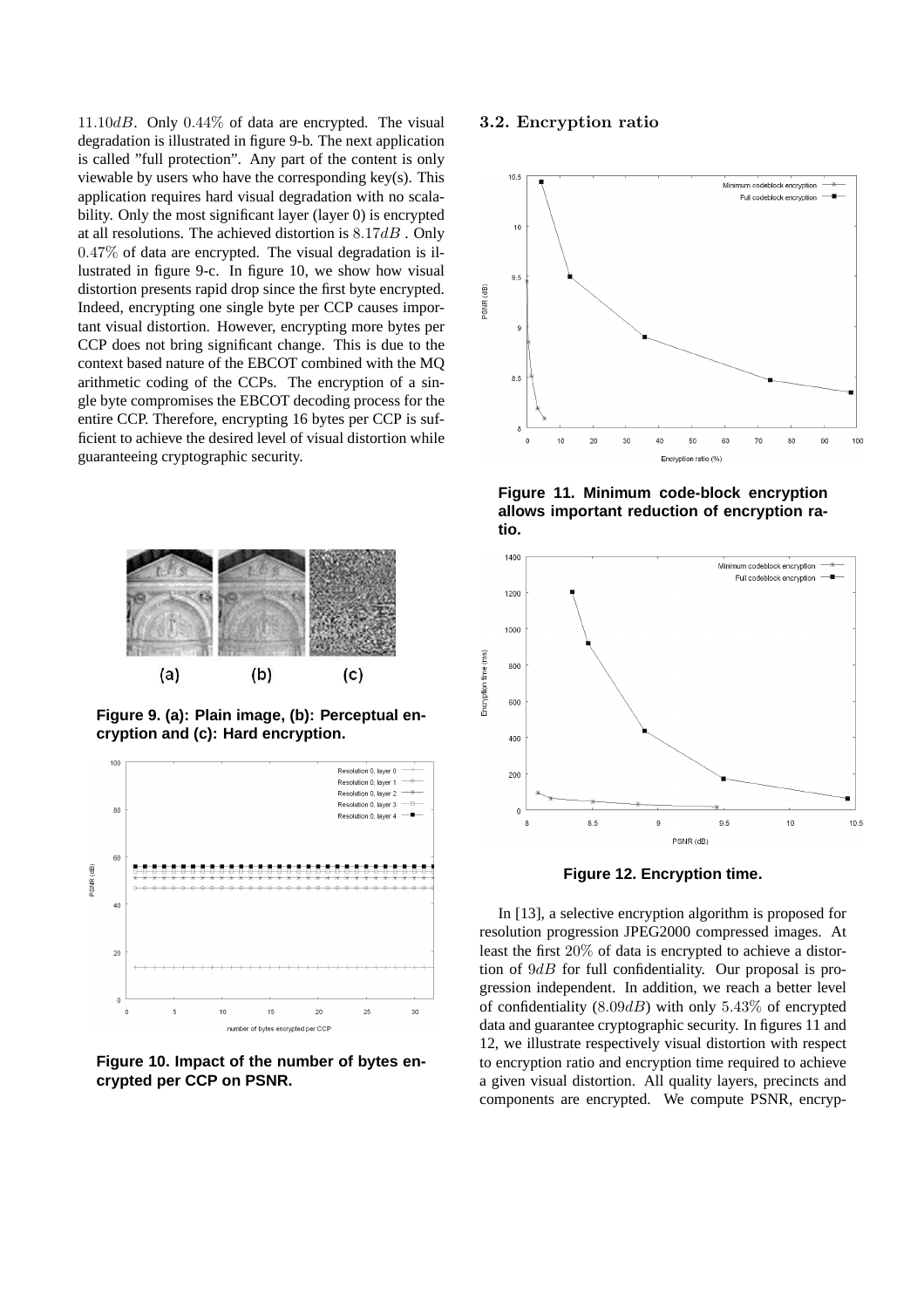tion ratio and encryption time for five points( $R_e = \{0\}$ , $R_e = \{0, 1\}$ ,  $R_e = \{0, 1, 2\}$ ,  $R_e = \{0, 1, 2, 3\}$  and  $R_e =$  $\{0, 1, 2, 3, 4\}$ . We choose these encryption parameters to fit the situation considered in [13]. We observe that with full code-block encryption [13], higher encryption ratio is required to achieve a given distortion compared to minimum code-block encryption (figure 11). For illustration, for [13], we need to encrypt about 30% of data to reach less than  $9dB$ visual distortion. However, in our proposal, encrypting only 5.43% yields 8.09dB (with  $R_e = \{0, 1, 2, 3, 4\}$ ). For our method, we can see the rapid drop of visual quality with respect to encryption ratio. This allows important time saving as shown in figure 12. To reach a visual distortion of  $9dB$  at least, full code-block encryption [13] requires 400ms while we achieve only  $16ms$  for encryption.

### 3.3. Compression friendliness

The additional data included in the bitstream introduces a little overhead ranging from 0.1% at least to 5% at most which is acceptable. In addition, encryption impact on compression performance is rarely tackled in the literature which makes comparison difficult.

#### 3.4. Error tolerance

We tested three encryption methods: using block ciphers in chaining mode (AES in CFB mode) as proposed in [13], ECB mode and our method (modified CTR mode). We injected one single bit error in each cipher bitstream. Figure 13 shows error images after decryption. It illustrates error propagation behavior for the three different encryption methods. In CFB mode [13] (figure 13-c), any error that occurs at a given byte in packet data is propagated to all subsequent code-blocks in the precinct, this is due to the use of chaining in CFB mode. In the modified CTR mode (our proposal), any error that occurs at an encrypted byte affects at most that byte and the next one in decryption (if the erroneous byte is  $0XFF$ ). The error remains confined to the code-block where the error occurs. The impact is not perceptible (figure 13-a). AES-128 ECB mode gives intermediate result, at most sixteen adjacent bytes are affected by the error (figure 13-b).

### **4. Conclusion**

Contrarily to state of the art algorithms, the proposed solution achieves configurable, format compliant, compression friendly selective encryption algorithm. It achieves the minimum encryption ratio required to reach a target visual distortion while guaranteeing cryptographically secure selectively encrypted bitstream. This allows achieving impor-



**Figure 13. Error images after decoding for one byte error, (a): CTR, (b): ECB and (c): CFB modes.**

tant time saving. In future works, we will focus on compressing the metadata needed for decryption.

### **References**

- [1] Openjpeg. open-source jpeg 2000 codec developed by the universite catholique de louvain (ucl), belgium, http://www.openjpeg.org.
- [2] H. Cheng and X. Li. Partial encryption of compressed images and video. *IEEE Trans. Signal Processing*, 48(8):2439– 2451, 2000.
- [3] D. Engel, T. Stütz, and A. Uhl. Format-compliant jpeg2000 encryption with combined packet header and packet body protection. *MM&Sec*, pages 87–96, 2007.
- [4] D. Engel and A. Uhl. Lightweight jpeg2000 encryption with anisotropic wavelet packets. *ICME*, pages 2177–2180, 2006.
- [5] J. Fang, J. Sunand, and H. Qian. Compliant asymmetric authenticated encryption scheme for jpeg2000 code-streams. *Int. Journal of Computer Science and Network Security*, 6(11):272–276, 2006.
- [6] M. Grangetto, M. Grosso, and E. Magli. Selective encryption of jpeg 2000 images by means of randomized arithmetic coding. *Proc. IEEE 6th Workshop on Multimedia Signal Processing*, pages 347–350, 2004.
- [7] ISO/IEC. Jpsec commission draft 2.0. *ISO/IEC/JTC1/SC29/WG 1, N3397*, 2004.
- [8] S. Li, C. Li, K. T. Lo, and G. Chen. Cryptanalysis of an image scrambling scheme without bandwidth expansion. *Cryptology ePrint Archive*, 2006.
- [9] S. Lian, J. Sun, and Z. Wang. Perceptual cryptography on jpeg2000 compressed images or videos. *Proc. 4th Int. Conference on Computer and Information Technology*, pages 78–83, 2004.
- [10] T. Lookabaugh. Selective encryption, information theory and compression. *Conference Record of the 38th Asilomar Conference on Signals, Sys and Computers*, 1:373–376, 2004.
- [11] R. Lundin, S. Lindskog, A. Brunstorm, and S. Fischer-Hübner. Measuring confidentiality of selectively encrypted messages using guesswork. *In Proc. 3rd Swedish National Computer Networking Workshop*, pages 99–102, 2005.
- [12] Y. Matias and A. Shamir. A video scrambling technique based on space filling curves. *Proc. CRYPTO '87*, 1987.